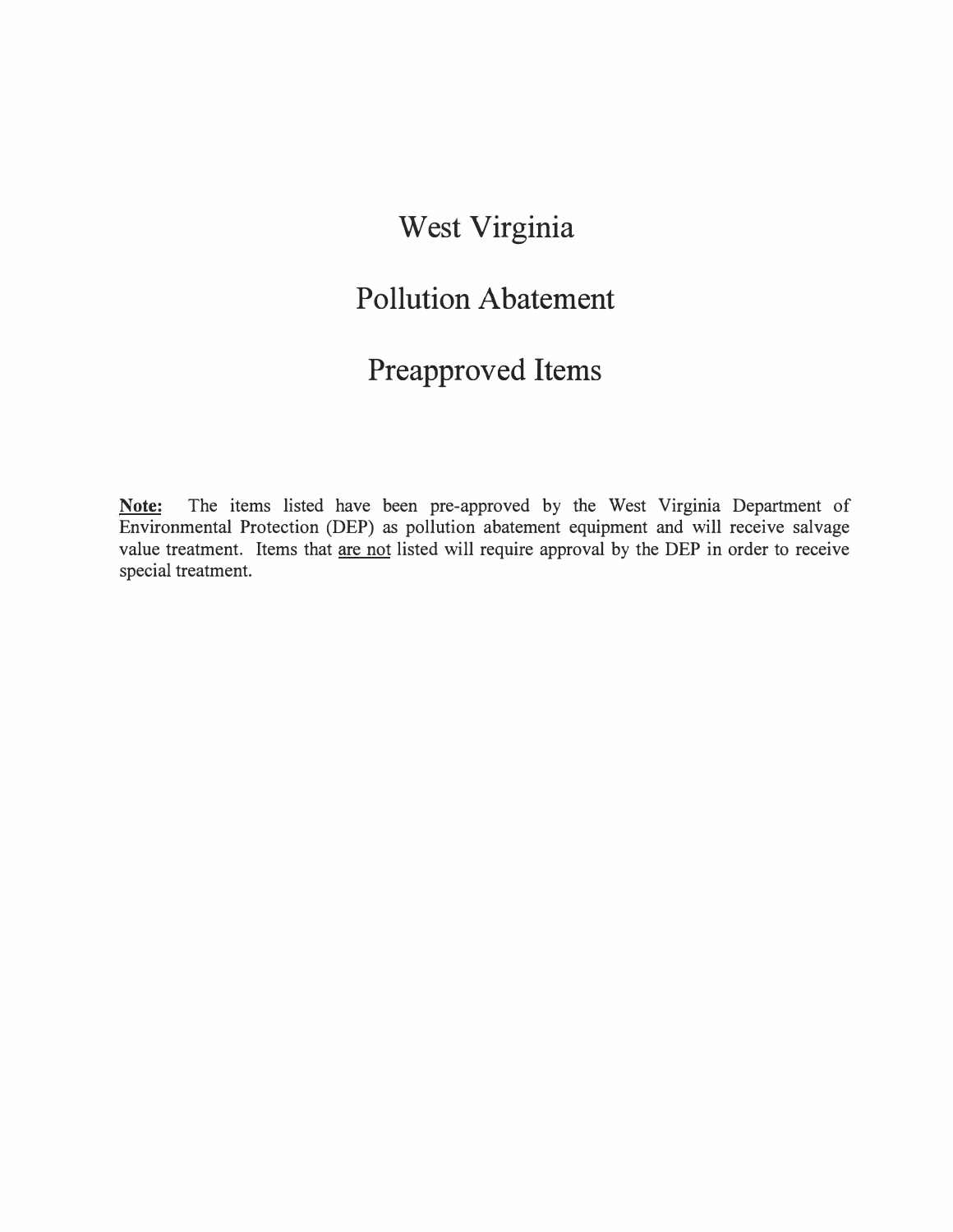2019

## POLLUTION ABATEMENT CONTROL EQUIPMENT

- 1. Absorber. Device to separate liquids and gases by use of solvents through mass transfer in the control of waste emissions.
- 2. Activated Sludge Equipment. Devices that handle, treat and separate sewer sludge from wastewater streams. (Same as sludge handling system.)
- 3. Aerator. A device for exposing liquids to the circulation of air (oxygen) for purification. (Only applicable when used for waste treatment.)
- 4. After Burner. A devise that burns combustible gases (tail gas) before they are released into the atmosphere.
- 5. Air Pollutant Capture Evacuation Systems. Hoods, enclosures, ductwork, stacks and fans used to collect air pollutants for treatment and emissions control by air pollution abatement equipment.
- 6. Air Pollution Monitoring Equipment. Continuous emission monitors (CEMs), opacity monitors, and ambient air quality and meteorological monitors.
- 7. Air Tank. A tank that stores compressed waste air (discharge) for treatment.
- 8. Aircoil Cooling Tower. A tower in which air is cooled for the purpose of increasing the effectiveness of the baghouse used for pollution control.
- 9. Alarm System. Visual or audible systems designed to warn of actual or potential environmental incident or waste emissions caused by equipment operating outside of normal limits.
- 10. Ambient Air Monitoring System. Sampling and analytical equipment to establish background pollutant levels in the air.
- 11. Antifreeze Recycling Units. Equipment that refines waste antifreeze into a usable product (as long as not marketed as a product).
- 12. Baghouses or Fabric Filtration Unit (including shaker, reverse-air and pulseiet cleaning systems). A devise that removes particulates from an airflow for pollution abatement.
- 13. Bioremediation Systems. Typically an on-site or underground process for converting wastes to environmentally acceptable products.
- 14. Blender. Devices that are used for introducing an agent to aid in the removal of pollutants, and are not product related.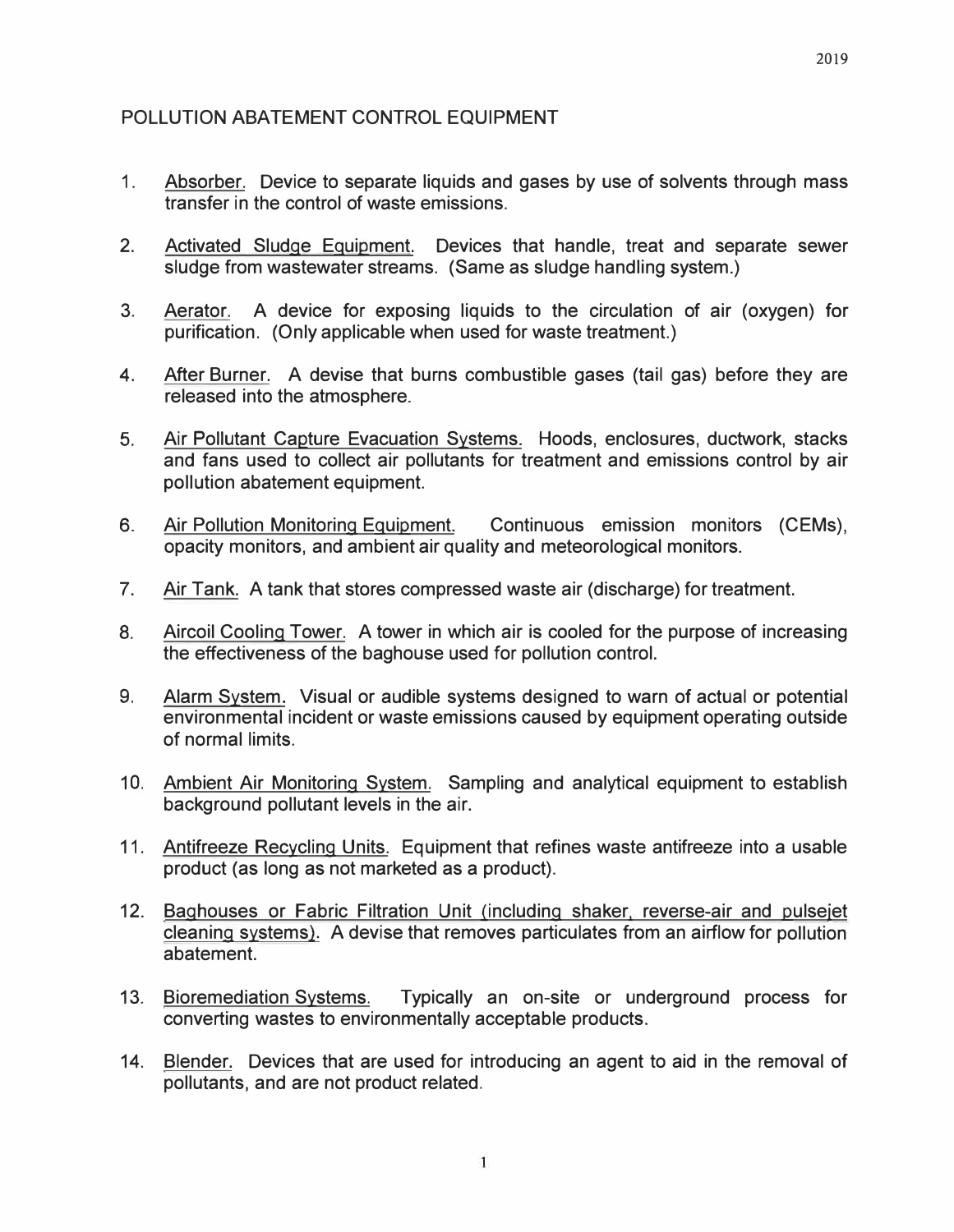- 15. Boom. Equipment mounted on barges or land to assist in containment and for removal of chemical and oil spills from waterways.
- 16. Canned Pumps. Totally enclosed pumps to prevent emissions caused by rotating seal failures.
- 17. Calgon Carbon Filter. A device which removes particulates or organics from either waste water or waste air discharge.
- 18. Carbon Analyzer. Instrument that monitors either on-line or in a laboratory the quality of cooling waters or waste waters flowing towards a waste water treatment plant as long as it is waste related and has no production use.
- 19. Catalytic Reduction Systems. Nitrogen oxide emission reduction equipment.
- 20. Centrifuge. Separation device to remove particulates from a fluid, one or both of which are waste in a waste minimization or restriction process.
- 21. CFB Boiler. A device that allows the burning of coal and other materials at a much lower temperature than a standard boiler. It achieves a more complete combustion, reducing emissions of particulate matter and gaseous pollutants. It may also be used to dispose of acidic wastes that cause water pollution and to produce an alkaline ash by-product beneficial in treating acid drainage. (Partial certification – equipment subject to allocation.)
- 22. Chlorofluorocarbons (CFC) Maintenance Equipment. Equipment used to contain chlorofluorocarbons to prevent their release into the atmosphere.
- 23. Clarifiers / Thickeners / Settlers. As applied to wastewater and not products.
- 24. Closed Dome Loading System for Rail Cars. Equipment that prevents air emissions from tank cars while loading by use of a vapor collection system.
- 25. Closed Sampling Systems. Sampling systems designed to reduce emissions by containing sample purges or volatiles.
- 26. Coal Blending Facilities. Facilities, including conveyors and coal handling equipment used to provide lower sulfur coal for blending in order to reduce SO2 emissions. Only when blended at combustion site.
- 27. Coal Stacking Tubes. Tubes used to form a coal pile, which limit the dust by reducing the product drop distance from the conveyor belt.
- 28. Computer Hardware / Software (e.g. for Title V database). Only if dedicated for pollution control activities.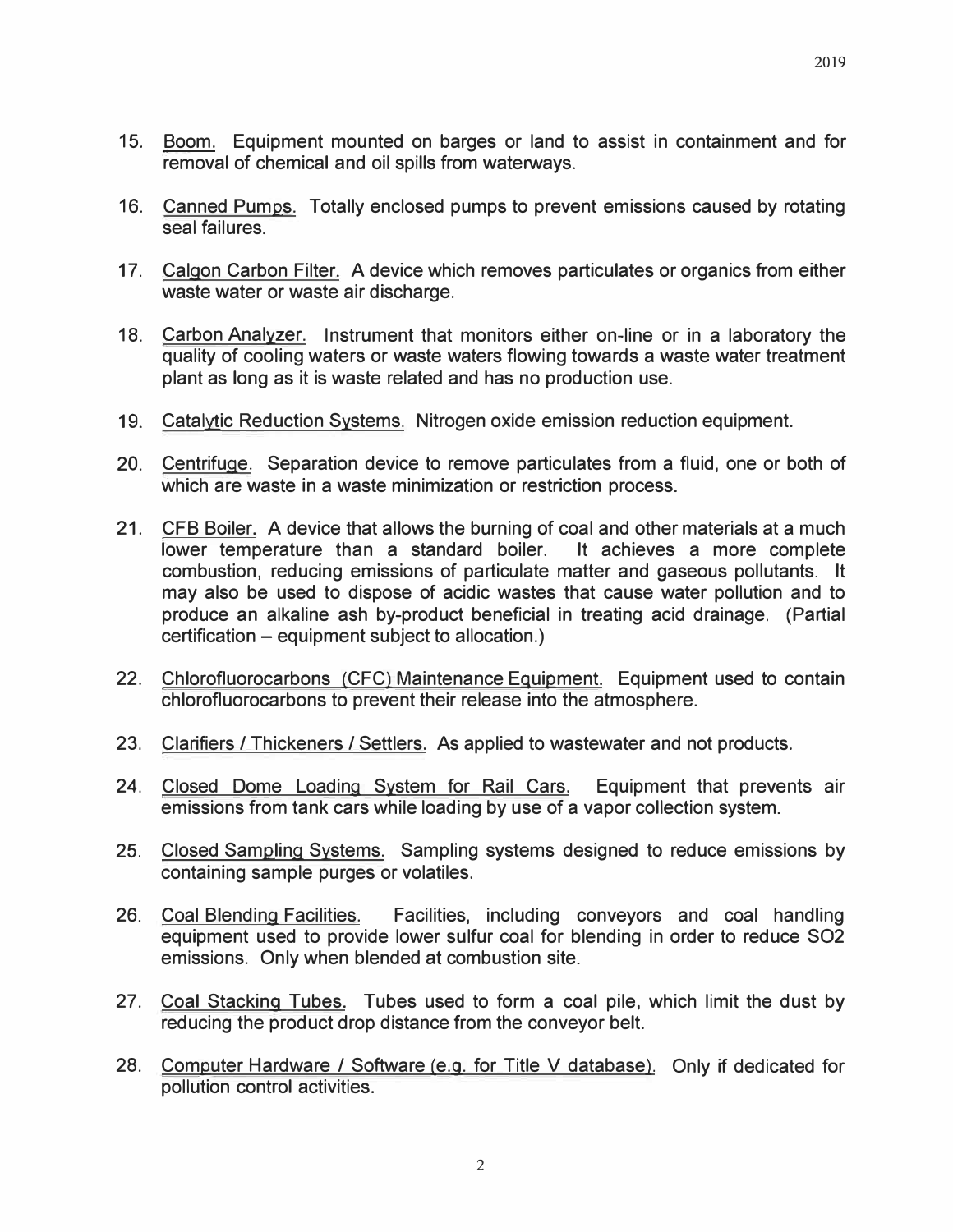- 29. Condenser. Device that converts gases to liquids through cooling primarily to control air pollutant emissions and not used primarily for product recovery.
- 30. Conservation Vents. Tank or container vents to the atmosphere designed to minimize air emissions due to breathing.
- 31. Continuous Emission Monitoring System. Electrical and pneumatic process instruments packaged to obtain, present and store emissions data to demonstrate compliance with emissions rules and regulations.
- 32. Cooling Tower pH Indicator. A device which measures the acidity level in cooling towers, keeping the blow down within discharge limits.
- 33. Cyclonic Separators (including simple cyclones and multicyclones). Devices which remove particulates from air or solids from fluid circuit through the use of a spinning process.
- 34. Demisters. Devices that provide a water spray to retard dust during scrubbing process, also a device that removes entrained liquids in an air stream.
- 35. Dephonol-izer Tower. A tower or still to extract phenol from water.
- 36. Disinfector / Chlorinator. Instrument to inject disinfectant into a waste stream to kill bacteria.
- 37. Dissolved Air Flotation. Waste water treatment equipment that concentrates solids for separation and disposal.
- 38. Diversion./ Holding Facilities and Conveyances. Temporary material storage structures to delay treatment of solid or liquid waste until the waste treatment facility is capable of handling the waste without upsetting operations.
- 39. Double Mechanical Seals. Type of pump seal that reduces leaks or emissions at the shaft to casing contact areas.
- 40. Dry Lime DeSulfurization. System to remove acid gas from the air stream.
- 41. Dust Suppression System or Equipment. Enclosures and/or chemical/water spray systems to minimize and control dust entrainment or emissions to the ambient air and also including water/chemical spray trucks.
- 42. Electrostatic Precipitator (including ductwork leading to precipitator). A device that electronically removes dust from emission stacks.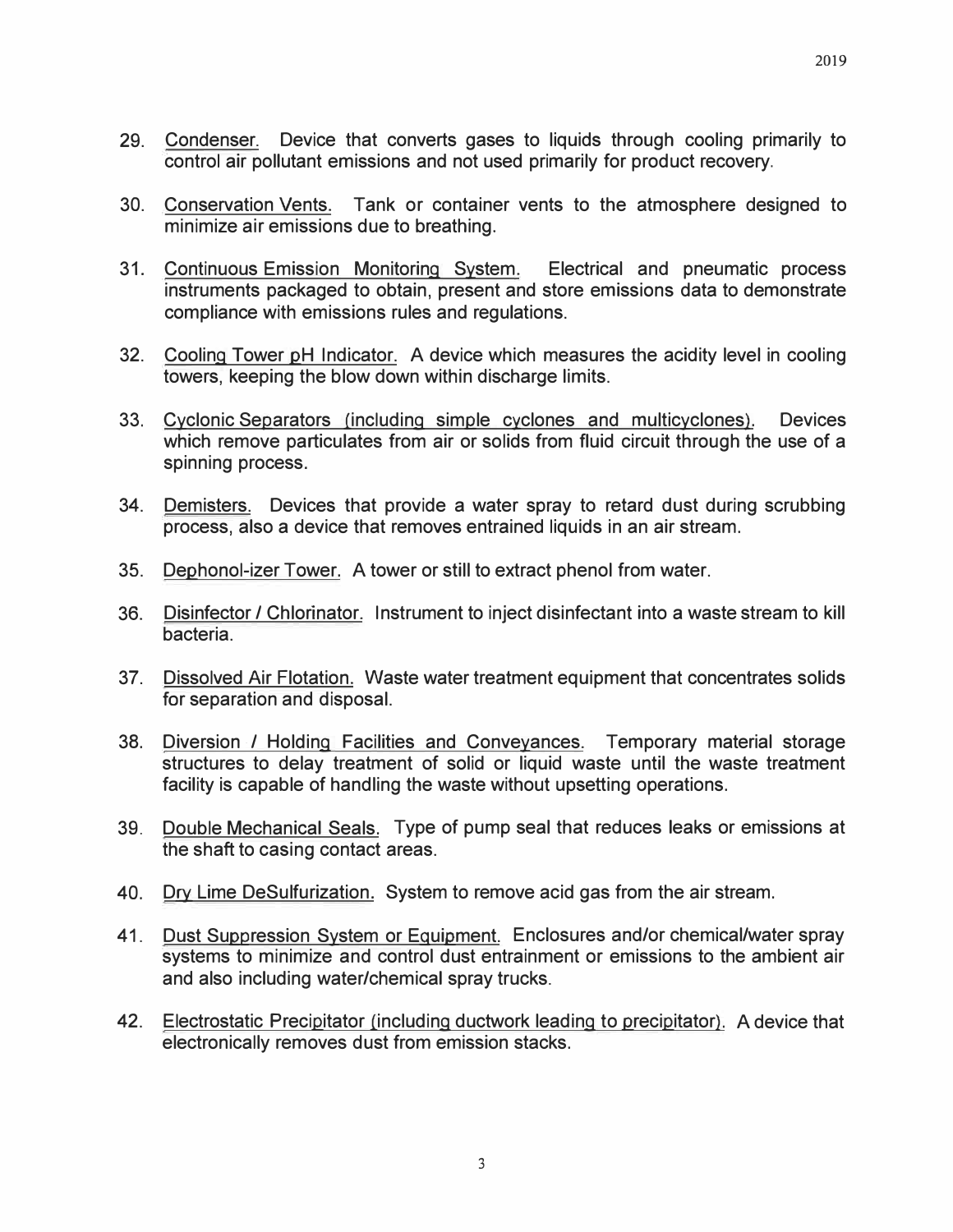- 43. Emergency Alarm System. Facility communication system to summon assistance to prevent a spill or emission or mitigate a spill or emission that occurred.
- 44. Enzyme / Nutrient Treatment (Addition/Removal). Applies only to waste water and ground water treatment applications.
- 45. Equalization. Waste water treatment process to smooth out swings in influent quality generally carried out in tanks, impoundments or ponds.
- 46. Erosion Control. Approved best management practice installed to prevent the loss of soil or other particles with rainwater.
- 47. Excess Tankage. Tanks whose sole purpose is to hold or treat spilled materials.
- 48. Fat / Grit Traps. Equipment at the beginning of a waste water treatment plant that removes wastes that cannot be effectively treated.
- 49. Filter. Device to remove solids from a waste liquid or gas stream.
- 50. Fixed Lead Detection Monitoring Equipment. Permanently mounted air emission measuring equipment designed to provide notice and/or a record of undesirable releases.
- 51. Flare. Open flame burner to destroy waste gases to acceptable air emission products.
- 52. Flocculation Equipment. Devices that introduce a chemical agent to a discharge for the purpose of adhering ultra fines to the froth which are skimmed off for disposal.
- 53. Flue Gas Recirculation Equipment. Combustion gas handling equipment that assists in the reduction of generation of air pollutants.
- 54. Flume. Trough used to transport wastewater to a treatment plant.
- 55. Fugitive Emission Monitoring Equipment. Air pollution devices designed to record or provide notice of air emissions not associated with defined point emission sources.
- 56. Fugitive Emissions Control Equipment. Devices such as "dry break" fittings and rupture disks that reduce air emissions caused by normal operations of chemical handling and storage equipment.
- 57. Gas Blanketing System. System used to reduce volatile emissions.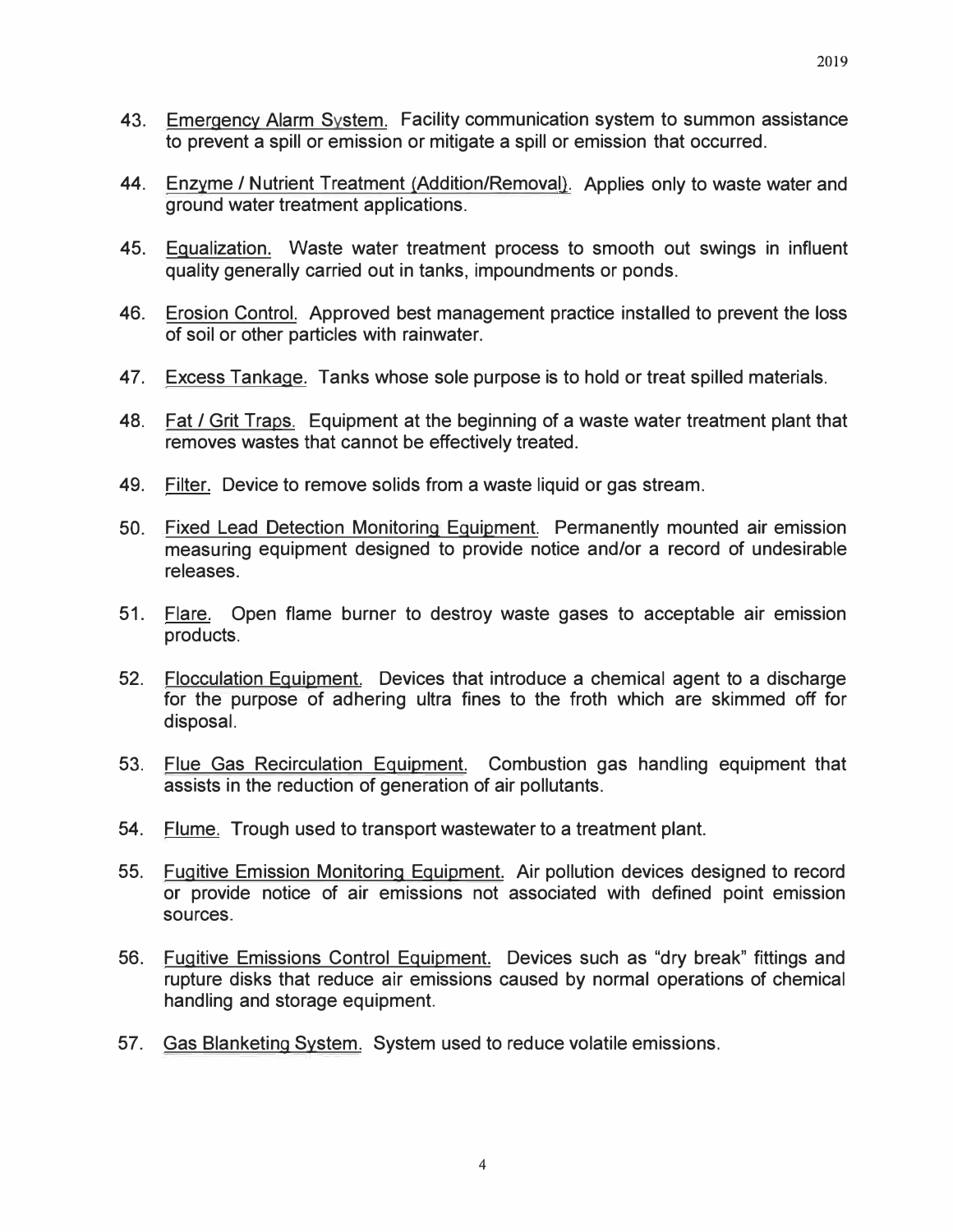- 58. Gas Conditioning Systems. Systems for the injection of agents into pre- or postcombustion gases which prevent or inhibit the formation of pollutants.
- 59. Groundwater Collection Systems and Recovery Wells. Groundwater wells used to prevent the migration of underground contaminants off site.
- 60. Groundwater Monitoring Well Systems. Water wells specifically laid out around a contaminated or potentially contaminated underground site that provides samples for analysis to verify contamination or extent of contamination.
- 61. Groundwater Treatment Systems. Collection and processing equipment for converting contaminated groundwater into environmentally safe water or reducing the contamination level in the groundwater.
- 62. Hazardous Spill Prevention Equipment. Any equipment used primarily to keep hazardous materials from being exposed to the environment, such as floats, collars, tubing, etc.
- 63. Hydroseeders. Devices used to prevent erosion by the distribution of grass seed mixtures to the ground.
- 64. Ionizing Scrubbers. Electronic system for removing particles for a waste fluid prior to discharge.
- 65. Leachate Collection Systems. Piping and equipment installed below fly ash or other impoundments to collect dam leakage for treatment.
- 66. Limestone Injection System. Equipment used for the injection of pulverized limestone into a fluidized bed boiler to control SO2 emissions.
- 67. Low NOx Burners. Boiler and incinerator fuel burners redesigned to reduce the oxides of nitrogen emissions. (Partial certification  $-$  equipment subject to allocation.)
- 68. Neutralization/ pH Adjustment Equipment. Used in wastewater treatment system.
- 69. Oil/ Water Separator. Used in wastewater treatment.
- 70. Organic Decanters. Separation device to remove wastewater from organic waste streams using the differences in specific gravities.
- 71. Ozonoloyis Facility. Waste handling equipment using ozone as a source of oxygen to purify the waste.
- 72. Piezometers. When used in a groundwater monitoring system.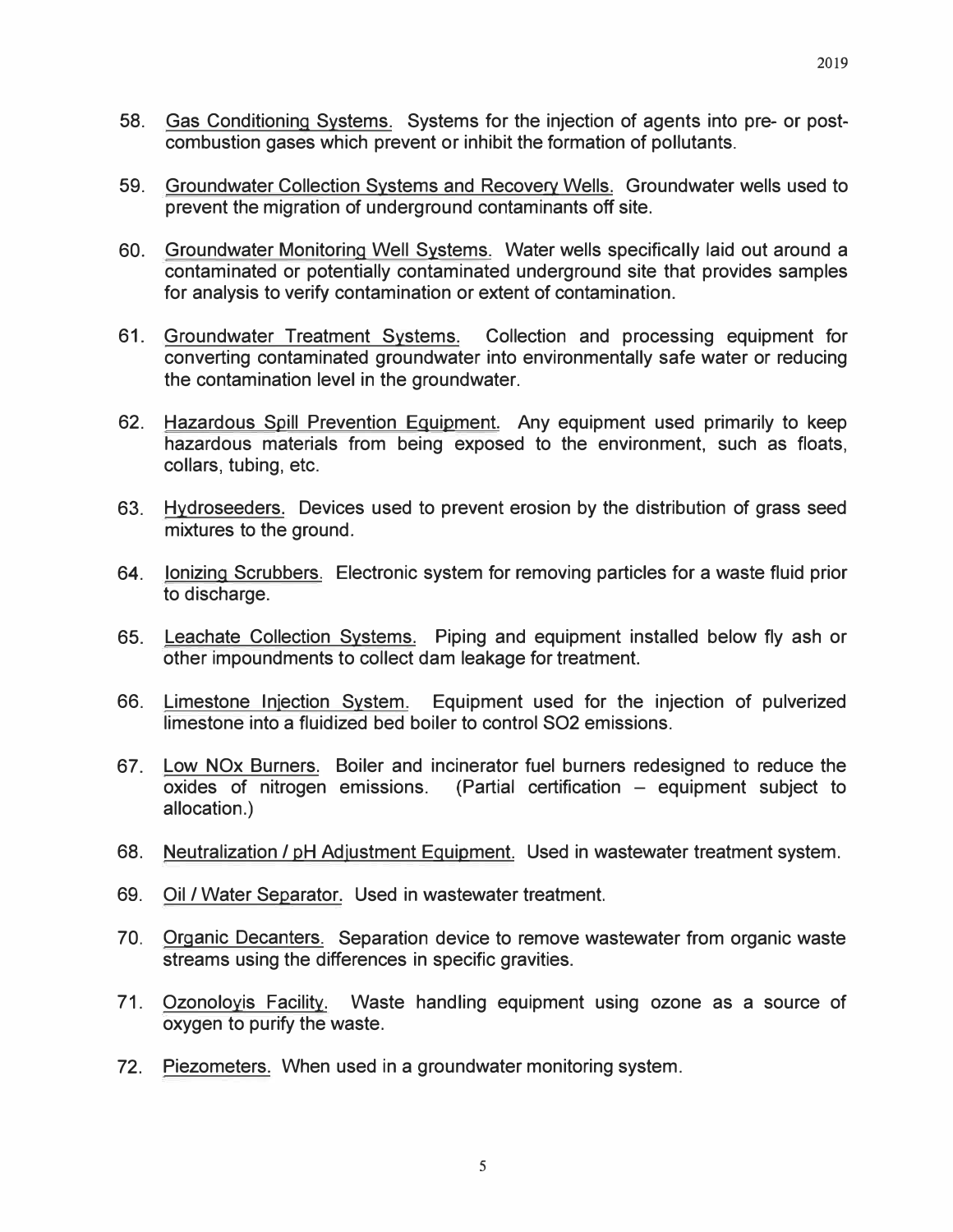- 73. Portable Air or Water Emissions or Waste Monitoring Facilities / Equipment. Hand held or field transportable devices that detect or measure air or water emissions at remote locations.
- 74. Portable Field Sampling Equipment. Hand held or field transportable devices for obtaining samples of air, water or solid waste.
- 75. Precipitation / Separation / Sedimentation. Processes used in wastewater treatment.
- 76. Remote Video Equipment to Monitor Emissions. Television cameras permanently located to provide a record of visible emissions usually by a television monitor or videotape; cameras may be remotely adjustable to provide a wide area of coverage from a fixed location.
- 77. Reverse Osmosis. Used as a wastewater treatment process.
- 78. Rotary Biological Contractor Unit. Form of wastewater treatment (activated sludge).
- 79. Scrubbers. Devices and associated equipment used to remove particulates from the air or other fluids.
- 80. Sewage and Wastewater Treatment. Equipment to treat municipal and industrial sewage or wastewater prior to discharge.
- 81. Soil Flushing Systems. Groundwater injection and recovery systems designed to slowly remove contaminants.
- 82. Soil Vapor Extraction. Groundwater cleanup remediation system.
- 83. Soil Washing Equipment. Facilities to handle excavated soil and contaminants to reduce or remove the contamination, usually with water.
- 84. Solidification, Stabilization, Verification, Encapsulation Grinding Equipment. Qualify, to waste related only applications.
- 85. Spill Containment. Equipment designed to collect solid and liquid material and prevent the material from moving to the environment from the spill site.
- 86. Spill Response / Cleanup Equipment. Equipment dedicated to collecting spilled materials and other equipment designed to contain or remove spilled materials from surface waters.
- 87. Spray Dryers. System used to remove SO2 or other acid gases from the gas stream prior to a particulate control device.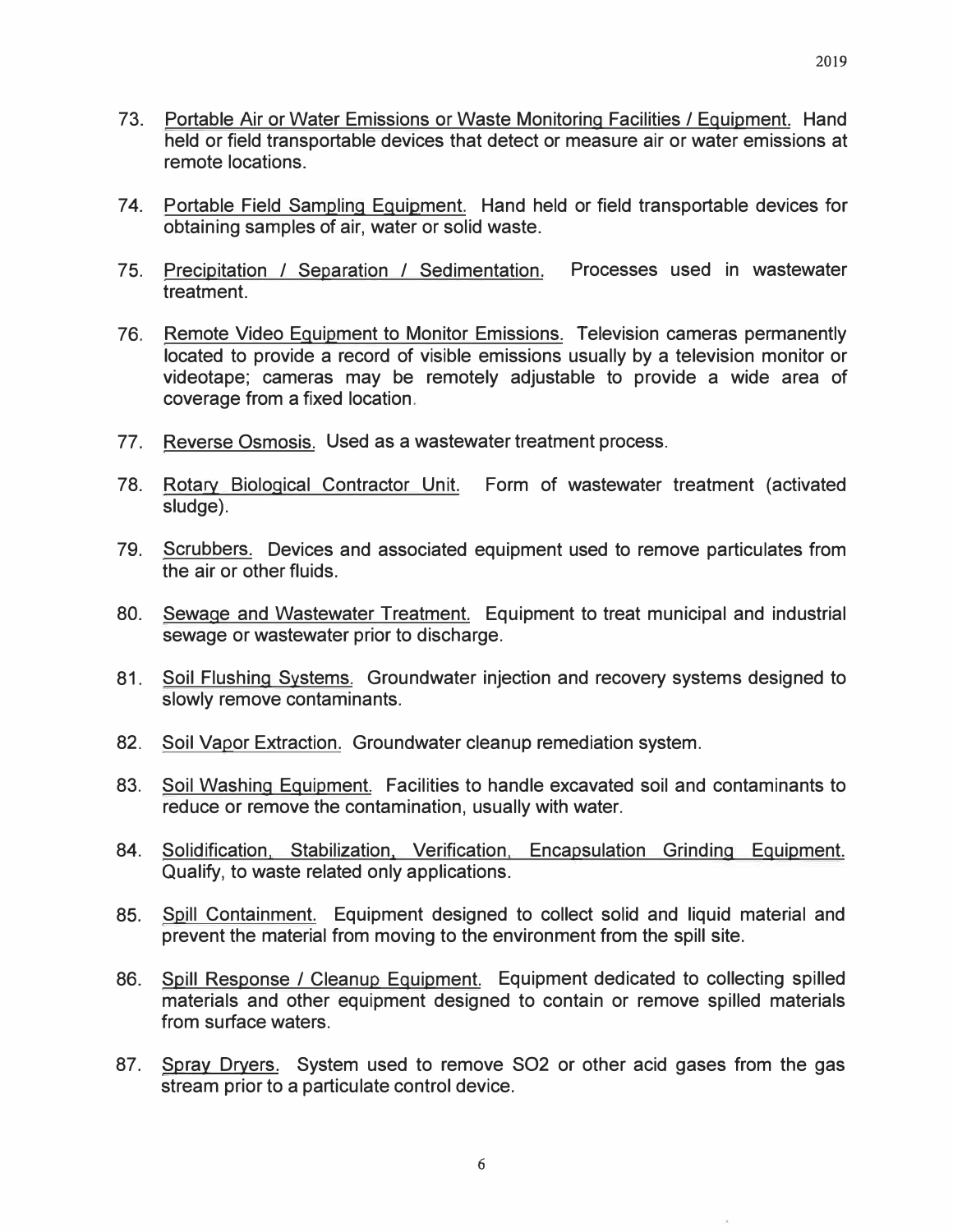- 88. Stacks. Vertical pipes intended to route air emissions to a height to achieve acceptable air dispersion.
- 89. Steam Strippers. Special air stripper utilizing steam as the energy source in handling waste streams. If what is being stripped goes to a control device.
- 90. Sulfur Recovery / Conversion Equipment. Devices to capture waste sulfur compounds for reuse or disposal.
- 91. Tank Floating Roof and Seal System. Moveable tank top designed to reduce air emissions by eliminating the vapor space above the liquid level.
- 92. Tank / Container Closed Vent System. Piping and equipment to prevent air emissions during tank/ container filling or emptying activities.
- 93. Telescopic or Retractable Fines Solid Loading System. Equipment used to reduce air contaminates (particulate and emissions} during loading operation.
- 94. Thermal Oxidizer Fume Incinerator. Combustor used to convert waste gases to gases that may be emitted to the air in accordance with air permits.
- 95. Ultra Filtration System. When used in wastewater process.
- 96. Vapor Balancing Transfer System. Piping and control devices to exchange vapors from a receiving container back to the source container during a transfer of liquids.
- 97. Vent Valve Collection Header. Piping that routes discharges from one or more vent valves to a common point for treatment prior to venting materials to the atmosphere.
- 98. Vessel Cleaning Vapor Recovery Systems. Closed tank or vessel vent system routed to a collection point to prevent air emissions when removing tank or vessel residuals.
- 99. Waste Pumps. Pumping equipment dedicated to transporting wastewaters or waste slurries to treatment or disposal facilities.
- 100. Waste Transportation Facilities / Equipment. Rail, truck, car, containers, barges and other equipment dedicated for use in relocating wastes.
- 101. Waste Treatment Flow Meter. A device used to measure volume of wastewater.
- 102. Waste Water Skimmer. Waste treatment device to separate floating material.